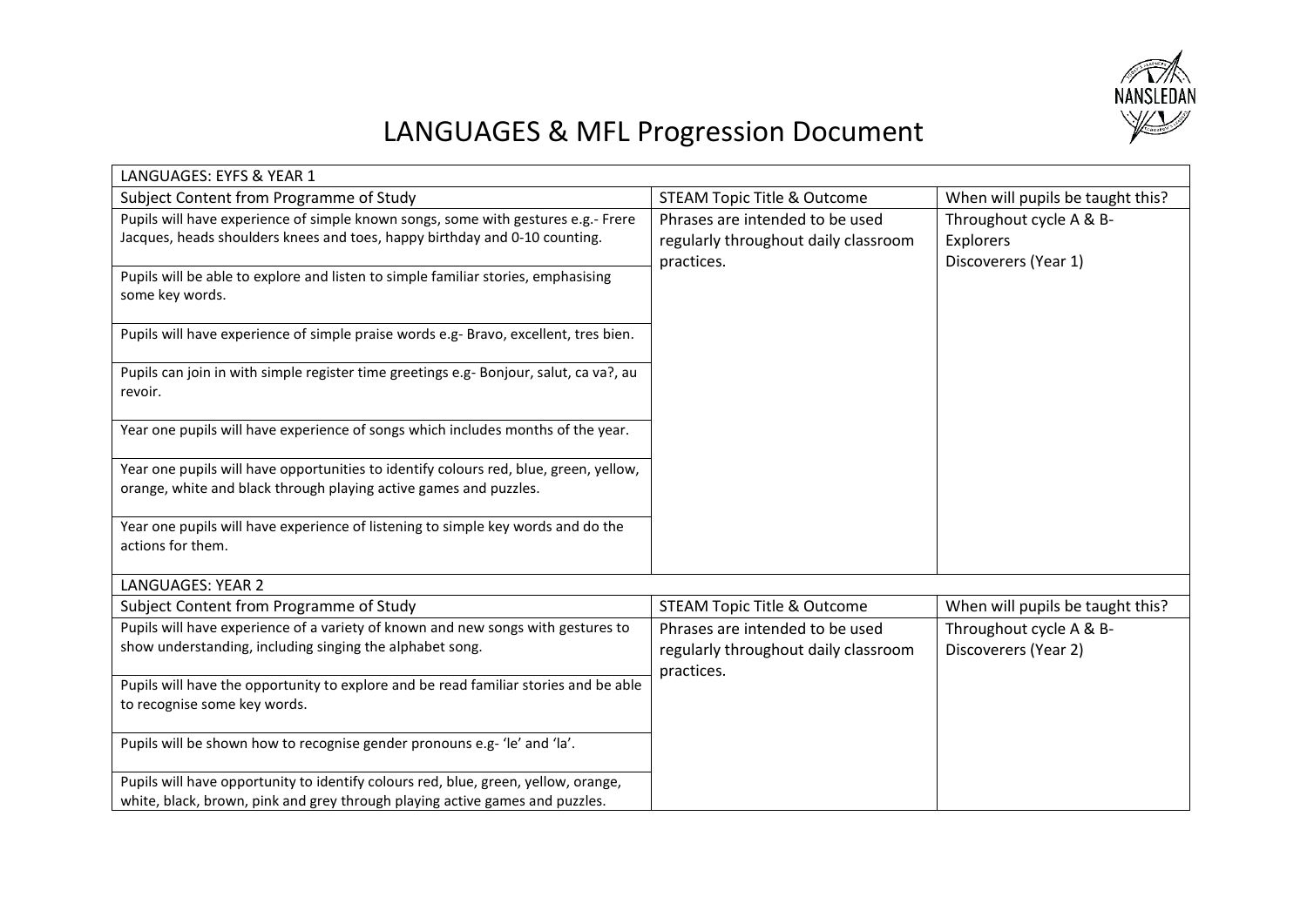| Pupils can explore simple questions e.g- Ca va? Comment t'appelles tu? Quel age   |                                           |                                  |
|-----------------------------------------------------------------------------------|-------------------------------------------|----------------------------------|
| as-tu? and give either a verbal reply (name) or hand sign (thumbs up or down).    |                                           |                                  |
|                                                                                   |                                           |                                  |
| Pupils will be able to experience responding to simple classroom commands e.g-    |                                           |                                  |
| asseyez-vous, levez-vous, oui, non.                                               |                                           |                                  |
|                                                                                   |                                           |                                  |
| Pupils will be able to say or point to which month their birthday is in.          |                                           |                                  |
| Pupils have the opportunity to count or sing from 0-10.                           |                                           |                                  |
|                                                                                   |                                           |                                  |
| Pupils will experience a French celebration and find out how it is different from |                                           |                                  |
| our own cultures and traditions e.g- la fete des rois.                            |                                           |                                  |
|                                                                                   |                                           |                                  |
| LANGUAGES: KEY STAGE TWO                                                          |                                           |                                  |
| Subject Content from Programme of Study                                           | <b>STEAM Topic Title &amp; Outcome</b>    | When will pupils be taught this? |
| Pupils should be taught to listen attentively to spoken language and show         | <b>Meet and Greet</b>                     | Cycle A-                         |
| understanding by joining in and responding                                        | We are learning                           | Autumn 1- Spanish- Innovators    |
| Pupils should be taught to explore the patterns and sounds of language            | 1: how to greet people in different ways  | Autumn 1- French- Pioneers       |
| through songs and rhymes and link the                                             | and at different times of the day.        | Autumn 2- Spanish- Pioneers      |
| spelling, sound and meaning of words                                              | 2: how to exchange names with another     | Autumn 2- French- Innovators     |
| Pupils should be taught to engage in conversations; ask and answer                | person.                                   |                                  |
| questions; express opinions and respond to                                        | 3: how to ask how someone is feeling and  |                                  |
| those of others; seek clarification and help                                      | understand the appropriate response.      |                                  |
| Pupils should be taught to speak in sentences, using familiar vocabulary,         | 4: how to say goodbye in different ways   |                                  |
| phrases and basic language structures                                             | and choose the appropriate phrase for the |                                  |
| Pupils should be taught to develop accurate pronunciation and intonation          | situation.                                |                                  |
| so that others understand when they are reading aloud or using familiar           | 5: how to recognise and repeat numbers    |                                  |
| words and phrases                                                                 | $0-10/0-20.$                              |                                  |
| Pupils should be taught to present ideas and information orally to a range        | 6: how to ask a person's age and apply    |                                  |
| of audiences                                                                      | number knowledge in a sentence of reply.  |                                  |
| Pupils should be taught to describe people, places, things and actions            |                                           |                                  |
| orally and in writing                                                             | <b>Our School</b>                         |                                  |
| Pupils should be taught to read carefully and show understanding of               | We are learning                           | Cycle A-                         |
| words, phrases and simple writing                                                 |                                           |                                  |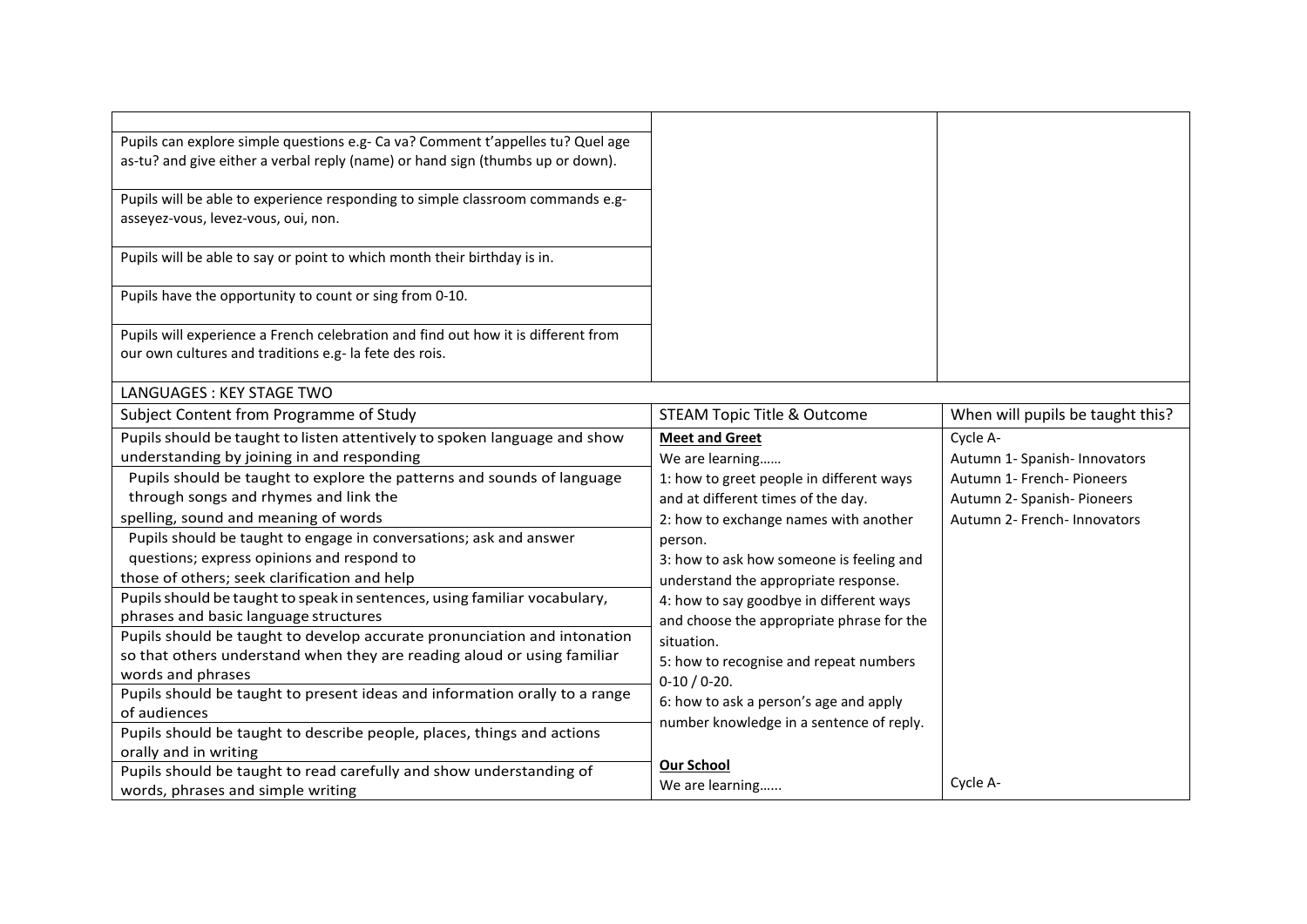| Pupils should be taught to appreciate stories, songs, poems and rhymes in | 1: how to identify classroom objects and    | Spring 1- Spanish- Innovators |
|---------------------------------------------------------------------------|---------------------------------------------|-------------------------------|
| the language                                                              | ask where they are, replying with an        | Spring 1- French- Pioneers    |
| Pupils should be taught to broaden their vocabulary and develop their     | appropriate response.                       | Spring 2- Spanish- Pioneers   |
| ability to understand new words that are introduced into familiar written | 2: how to identify items in a pencil case   | Spring 2- French- Innovators  |
| material, including through using a dictionary                            | and use the appropriate pronoun.            |                               |
| Pupils should be taught to write phrases from memory, and adapt           | 3: how to name subjects and say if they are |                               |
| these to create new sentences, to express                                 | liked / disliked.                           |                               |
| ideas clearly                                                             | 4: how to listen to commands and follow a   |                               |
|                                                                           | simple instruction.                         |                               |
|                                                                           | 5: how to name places in school and ask     |                               |
|                                                                           | where they are.                             |                               |
|                                                                           | 6: how to construct a simple sentence       |                               |
|                                                                           | about what you do at school.                |                               |
|                                                                           |                                             |                               |
|                                                                           | <b>People Around Me</b>                     | Cycle A-                      |
|                                                                           | We are learning                             | Summer 1- Spanish- Innovators |
|                                                                           | 1: how to identify family members using     | Summer 1- French- Pioneers    |
|                                                                           | the possessive pronoun.                     | Summer 2- Spanish- Pioneers   |
|                                                                           | 2: how to name my pets and ask others if    | Summer 2- French- Innovators  |
|                                                                           | they have any.                              |                               |
|                                                                           | 3: how to read and pronounce the            |                               |
|                                                                           | alphabet correctly through song and         |                               |
|                                                                           | rhyme.                                      |                               |
|                                                                           | 4: how to spell words using the alphabet    |                               |
|                                                                           | and correct pronunciation.                  |                               |
|                                                                           |                                             | Cycle B-                      |
|                                                                           | <b>All About Me</b>                         | Autumn 1- Spanish- Innovators |
|                                                                           | We are learning                             | Autumn 1- French- Pioneers    |
|                                                                           | 1: how to give and respond to simple        | Autumn 2- Spanish- Pioneers   |
|                                                                           | instructions.                               | Autumn 2- French- Innovators  |
|                                                                           | 2: how to name parts of the body.           |                               |
|                                                                           | 3: how to recognise and use action words.   |                               |
|                                                                           | 4: how to recognise and use colour words.   |                               |
|                                                                           |                                             |                               |